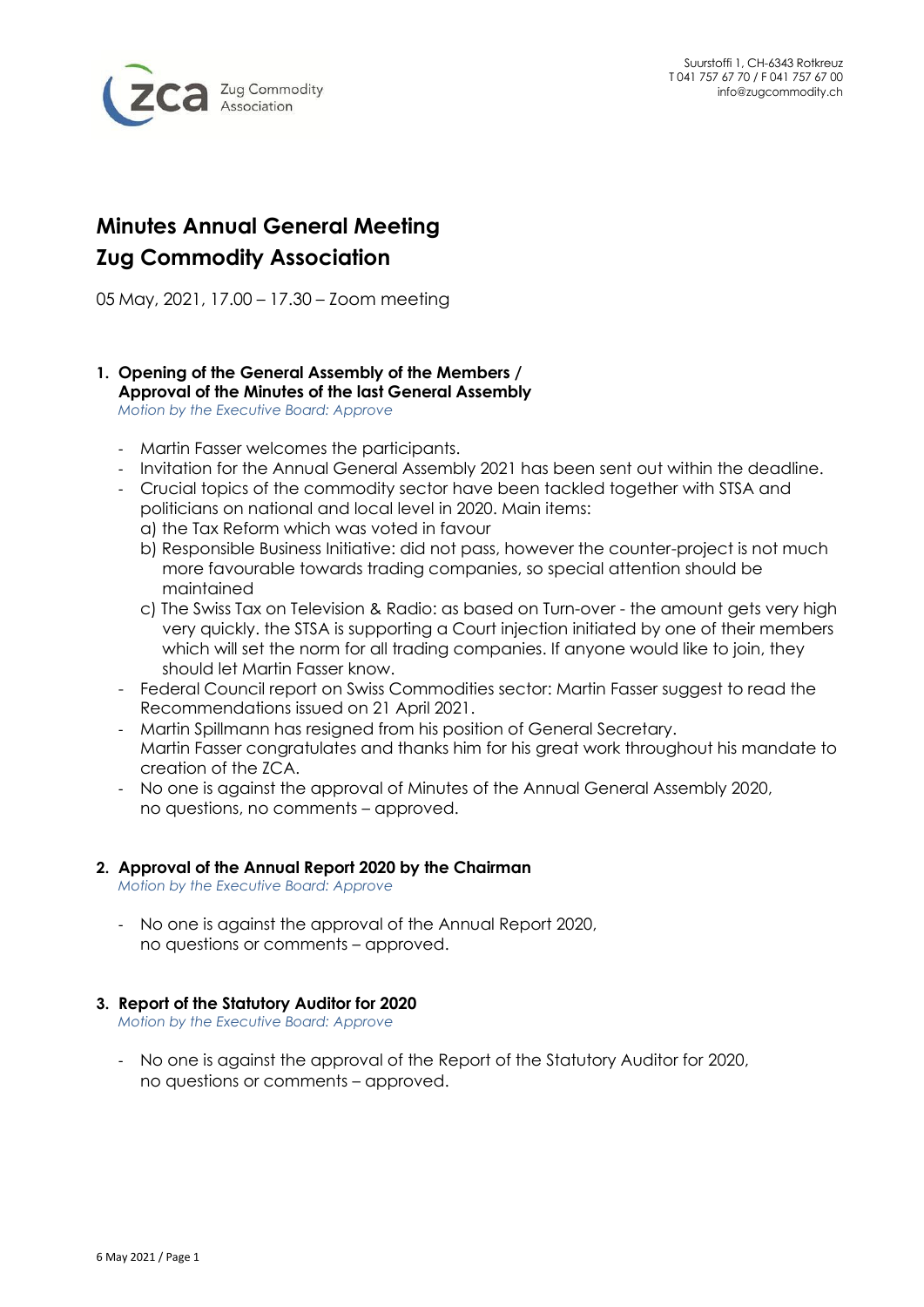

#### **4. Approval of the Financial Statements for 2020**

*Motion by the Executive Board: Approve*

- Martin Spillmann presents the financial statements for 2020 & explains main differences: in 2020 the Association had to pay for the first time a compensation to the President and a contribution to STSA for their proactive lobbying in Bern.
- no questions or comments approved.
- **5. Discharge of the members of the Board and the Executive Committee as well as the Statutory Auditor**

*Motion by the Executive Board: Granting discharge to all members of the Board, the Executive Committee as well as the Statutory Auditor*

- No one is against the discharge of the members of the Board and the Executive Committee as well as the Statutory Auditor, no questions or comments – granted.

#### **6. Membership Fee**

*Motion by the Executive Board: Approve*

- No one is against the current membership fee policy, which may be reviewed at the end of the year - no questions or comments – approved.

#### **7. Proposed Budget for 2021**

*Motion by the Executive Board: Approve*

- Martin Spillmann presents the budget of the association for 2021, The Association will work on getting new members this coming year in order to increase the income.
- no questions or comments approved.

#### **8. Election of the members of the Executive Board**

*Motion by the Executive Board: Elect Martin Fasser (as President of the Executive Board), Giandomenico Dormio (as Vice President of the Executive Board), Ashwath Mehra (as Vice President of the Executive Board), Yasmina Rauber (as General Secretary), Philip Edmonds, Steve Hodgson, Irina Limonova, Bryce McFerran, Patrick Nützi and Margarita Zvezda* 

- Resignation of Martin Spillmann as General Secretary.
- The Board proposes to elect Giandomenico Dormio as Vice President
- The Board proposes to elect Yasmina Rauber as General Secretary
- There are no questions or comments the election of the members of the Executive board has been approved.

#### **9. Election of the Statutory Auditor for 2020**

*Motion by the Executive Board: election of KPMG as Statutory Auditor*

- Martin Fasser appreciates the work done by the auditor KPMG
- No one against approval, no questions or comments approved.